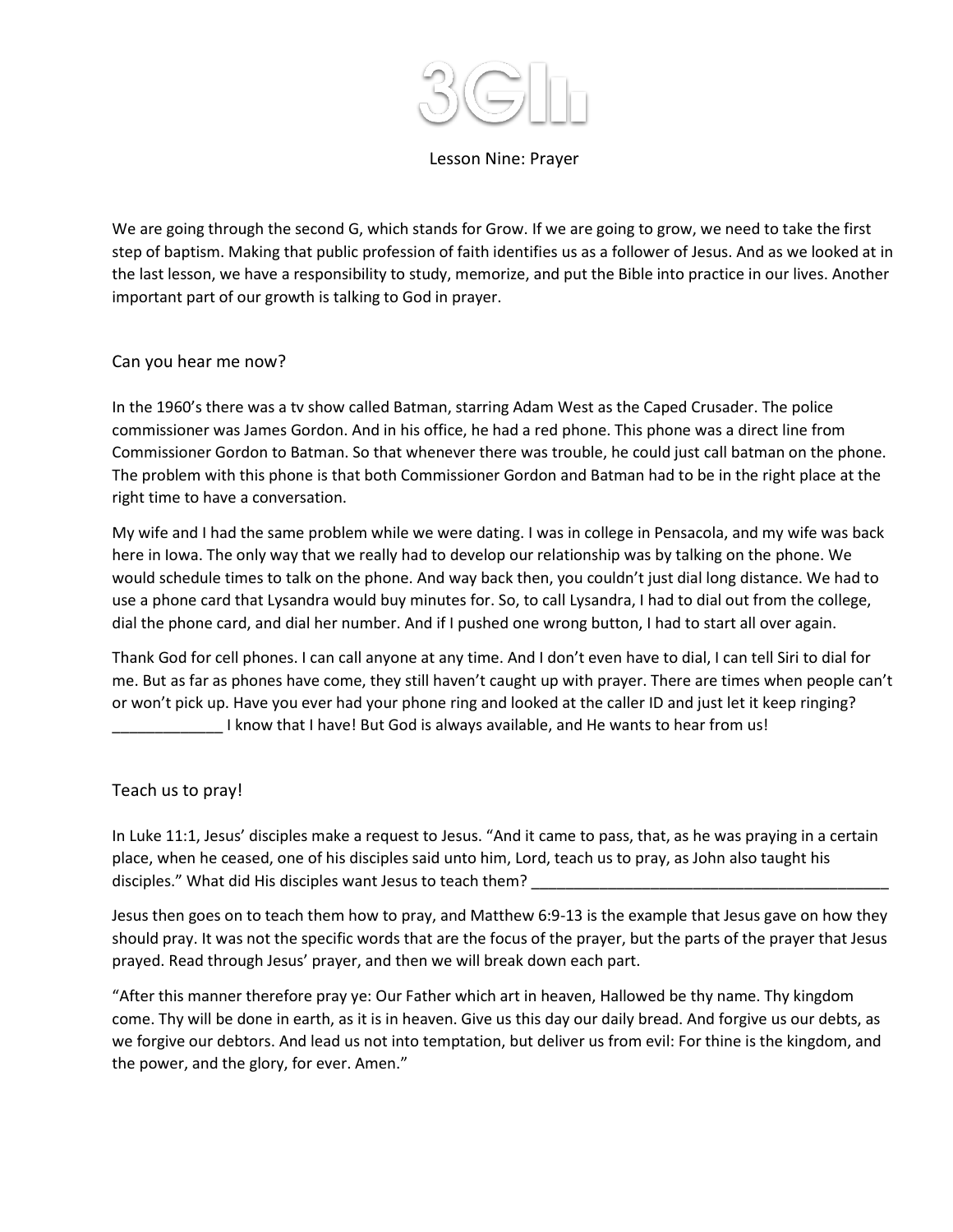Have you ever sent a message to the wrong person? Depending on the content of the message, that can be a very stressful and embarrassing situation. Has anyone ever sent you a message that was intended for someone else? It happens to me on occasion, but it's never been anything interesting. My wife, on the other hand, has gotten a few messages intended for other people that they probably wish they had never sent. One time a lady sent Lysandra a racy message that was intended for her husband. I can only imagine how embarrassed that lady was. So it is important to know exactly who you are communicating with.

Jesus says in verse 9, "After this manner therefore pray ye: Our Father which art in heaven,…" Jesus addresses His prayers to God the Father, and He instructs us to do the same. Some people start out their prayers by saying, "Dear, Jesus" but Jesus taught us to pray to the Father and not to Him. Notice what Jesus said in John 16:23, "And in that day ye shall ask me nothing. Verily, verily, I say unto you, Whatsoever ye shall ask the Father in my name, he will give it you." Notice that once again, Jesus tells us to pray to the Father. It is from Jesus' words here that we often end our prayers with the words, "in Jesus name". We pray to God in Jesus' name.

## What Do I Pray?

We begin prayer by recognizing and praising the greatness of the One that we are coming to. In Matthew 6:9, Jesus says, "After this manner therefore pray ye: Our Father which art in heaven, Hallowed be thy name." We should begin our prayer time by giving God the praise that He deserves. When we praise Him, we are recognizing and acknowledging the greatness of the God that we are praying to. What is one thing about God that you can praise Him for?

Our time of praise helps to get us ready for the next part of prayer, and that is lining ourselves up with what God wants to do in us and through us. We are often so self-focused in our prayers but look at what Jesus says in verse 10. "Thy kingdom come. Thy will be done in earth, as it is in heaven." Before we ask for God for anything, we need to spend some time remembering that the point of prayer is about getting God's will done on earth, not our will. It may not be God's desire to answer our requests the way that we think that He should answer them, and that should be ok for us. We need to recognize that He knows what is best, and His plans are what matter most. Prayer is all about trying to see everything from God's perspective.

Only after we have aligned ourselves with God's will can we make the proper requests from Him. And that is when Jesus gave us the next portion of prayer in verse 11, "Give us this day our daily bread." God wants us to rely upon Him, so we are to seek Him every day for the things that we need that day. What is something that you need from God for today?

Asking God for things is to be a very small part of our prayer life. Another part of our prayer time should be the confessing of our sins, while seeking His forgiveness. Jesus states in verse 12, "And forgive us our debts, as we forgive our debtors." Notice that we start by realizing the ways that we have sinned against God, and then we seek His forgiveness. We have no need for forgiveness unless we have done something wrong. When was the last time that you asked God to forgive you for doing something that you know that you shouldn't?

\_\_\_\_\_\_\_\_\_\_\_\_\_\_\_\_\_\_\_\_\_\_\_\_\_\_\_\_\_\_\_\_\_\_\_\_\_\_\_\_\_\_\_\_\_\_\_\_\_\_\_\_\_\_\_\_\_\_\_\_\_\_\_\_\_\_\_\_\_\_\_\_\_\_\_\_\_\_\_\_\_\_\_\_\_\_\_\_\_\_\_

Another interesting thing that Jesus makes clear here, is that our forgiveness from God is based upon our forgiveness for others. Is there anything that you need to forgive someone for?

Jesus then teaches us that after we have found forgiveness, we need to ask God to help us not to do wrong. Verse 13 begins, "And lead us not into temptation, but deliver us from evil:…" God will provide the strength that we need to keep from sinning. The more that you pray and ask God to help you with a certain temptation, the less you will find yourself giving in to it.

He then tells us to close in prayer the same way that we begin it, by praising God for Who He is. "For thine is the kingdom, and the power, and the glory, for ever. Amen."